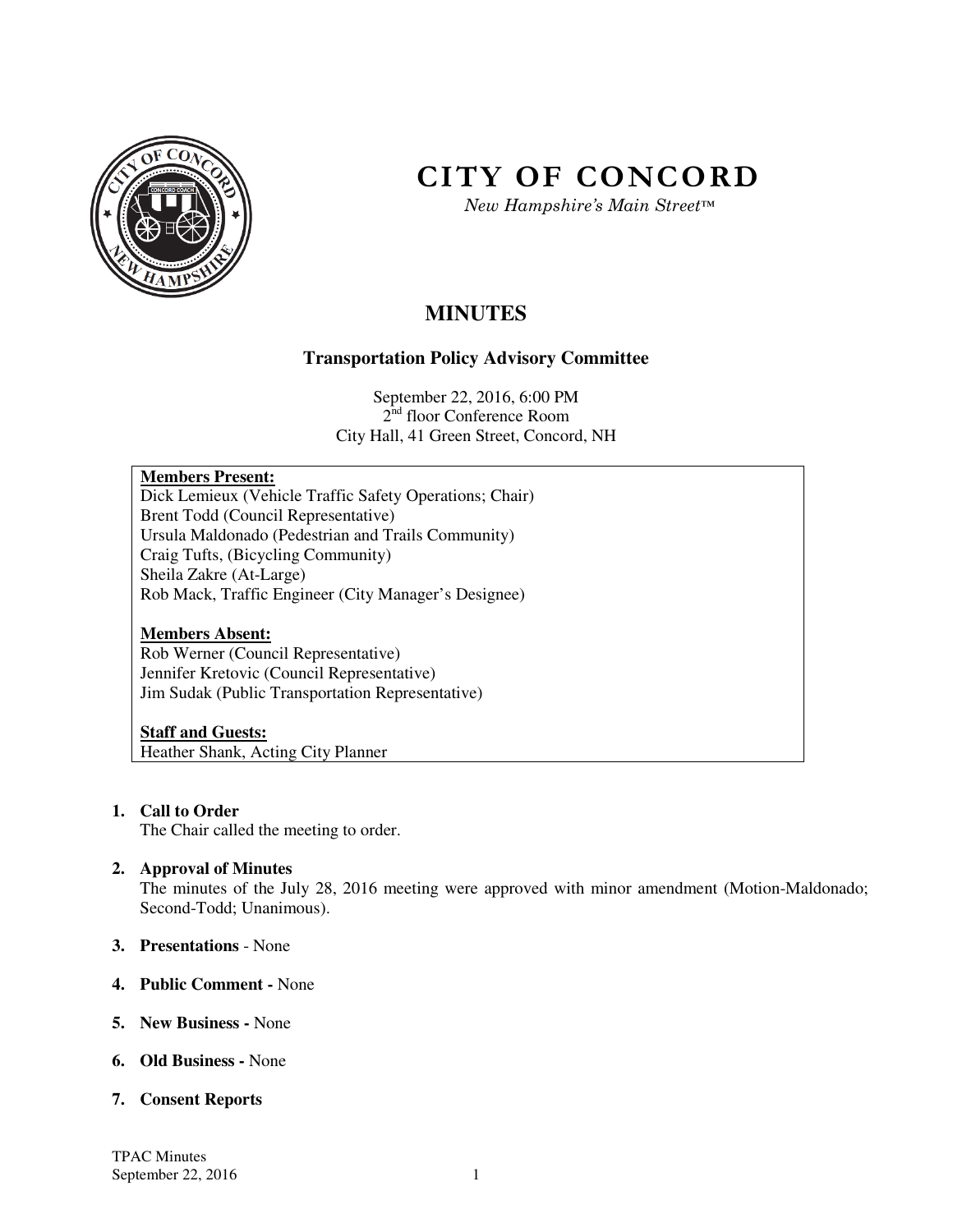#### **a. Acceptance of Subcommittee Minutes**

The following subcommittee reports were accepted by unanimous consent: Bicycle/Pedestrian – July 5 and August 1, 2016; Public Transportation – July 19 and August 16, 2016; and Traffic Operations – June 21 and July 19, 2016.

### **8. City Council Meeting Update**

Councilor Todd reported that at its September 12, 2016 meeting, City Council voted to reject the proposed three-lane conversion plan for the Loudon Road Corridor Improvements Project (CIP19). Rather, Council directed staff to consider a revised plan that keeps the 4-lane configuration but includes select sidewalk and access management improvements (driveway closures/modifications) to enhance safety to the extent possible.

TPAC members had considerable discussion of the Loudon Road Corridor and the potential role of TPAC as the city moves forward. Members felt that future visioning sessions and neighborhood charrettes should focus on corridor livability, much as had been successfully done several years ago in Penacook Village with the Penacook Village Association. Planning staff noted that the relatively new concept of form-based zoning was being explored and might be a helpful tool for planning the long-term redevelopment of the corridor.

# **9. TPAC Referrals from City Council, Staff and Chair**

- **a. Referral from Engineering to consider speed limits city-wide** *(Engineering: 11/19/15)* Not discussed.
- **b. Referral from Council regarding a request from third grade students at Christa McAuliffe Elementary School for the installation of a 4-way stop at the intersection of Warren and Rumford Streets** *(Council: 5/13/16)*

Rob Mack reported that Matt Cashman (Concord School District) and Chris Gallo (C-M Elementary School Principal) attended TOC's September 20, 2016 meeting and presented the request on behalf of the school. The Warren Street intersections at N. Spring Street and at Rumford Street are on adjacent corners of the school block and are on the walk-to-school routes. Crossing guards are located at both intersections. While the Warren/N. Spring intersection is a 4 way stop, the Warren/Rumford intersection is a 2-way stop with Warren Street being the nonstopping street. They noted that it was felt by some that traffic on Warren Street did not stop for the crossing guard at Rumford Street and that stop signs should be considered on the Warren Street approaches making it a 4-way stop intersection.

TOC considered the merits of the request. Regarding safety, the Warren/Rumford intersection had no reported crashes in the last three years. That compares with the Warren/N. Spring intersection that had four reported crashes in the same period. The city's stop sign policy allows for consideration of stop signs at intersections near school areas where there is a significant volume of pedestrian activity. As traffic volumes and speeds along Warren Street are fairly low, and there are already multiple stop locations on the blocks just east and west of the school location, TOC felt that the addition of another full-stop location would not have a significant impact on through-traffic flow along the street. The disparity in traffic control and pavement markings between adjacent intersections along Warren Street was also discussed: the Warren/N. Spring intersection has a 4-way stop and four painted crosswalks; while the Warren/Rumford intersection has a 2-way stop and four painted crosswalks. TOC felt that, given the unique characteristics of this and adjacent intersections and within the context of the school zone, addition of a 4-way (or multi-way) stop at the Warren/Rumford intersection would give both intersections the same look and operation, a consistency that could enhance expectations by both drivers and pedestrians in the immediate vicinity of the school.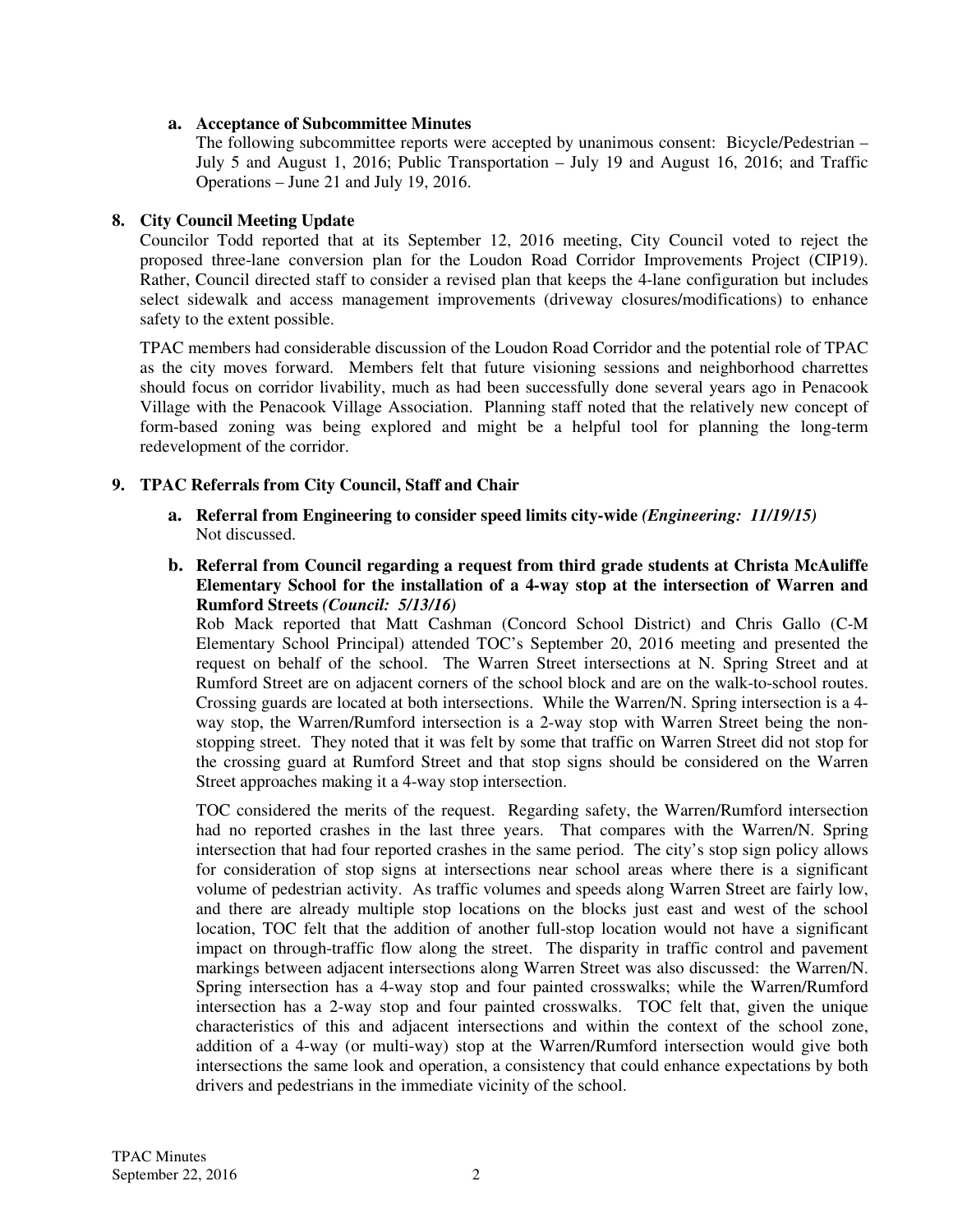TOC reviewed the current application of multi-way stop control at the intersections in the nearby neighborhood west to Liberty Street. It was felt that current multi-way stop locations were located somewhat arbitrarily throughout the neighborhood and that members still felt some uncertainty when driving through the area on whether the 'next intersection' would be a stop or not. Regarding an option to remove one other multi-way stop in the neighborhood in conjunction with adding the subject multi-way stop at the Warren/Rumford intersection, it was felt that less change in area traffic control at any one time would be potentially less confusing to drivers; only the change at the Rumford/Warren intersection was suggested at this time. TOC also discussed the current school-zone sign which is located on Warren Street facing eastbound traffic approaching the N. Spring Street intersection. TOC concurred that this sign should be relocated to west of the Rumford Street intersection due to the significant school-related activity that occurs on the Rumford Street corner.

After some discussion, TPAC indicated its unanimous consent in endorsing TOC's findings and recommendation to install a multi-way stop at the Warren/Rumford intersection.

#### **c. Referral from Council in response to a communication from Councilor Herschlag regarding a constituent request to change the flashing yellow arrow signal at the Fisherville/Borough/Manor intersection back to a red/green arrow signal** *(Council: 7/11/16)*

Rob Mack reported that this referral was discussed by TOC at its September 20, 2016 meeting. Since the intersection was first signalized in 2007, the northbound and southbound left-turn lanes were controlled by exclusive red, yellow and green arrows; left turns had to wait for an exclusive left-turn interval in order to turn. Other intersection traffic in turn had to wait at a red light until the exclusive left-turn signal phases ended. The flashing yellow arrow (FYA) operation was one of the improvements included in CIP35 Phase 6 and installed in November 2015. The purpose of the change was to reduce unnecessary intersection delays due to the need for the signal to cycle through multiple phases before being able to service a left-turn vehicle call. Furthermore, the conversion to FYA at this intersection establishes a consistent use of this type of traffic control at all signals from this location southward to McGuire Street, controls that have worked well and have been accepted by the traveling public since first initiated in 2010.

Last month, TPAC discussed its 2014 consideration of a Council referral regarding complaints by Snow Street residents of vehicle speeds and cut-through traffic choosing to avoid the signals at the subject intersection. Council accepted TOC/TPAC's September 30, 2014 report recommending the change in design to the FYA operation here in part to alleviate signal delays which may have been inducing Fisherville Road southbound traffic to use Snow Street as a cutthrough bypass of the red arrow left turn signal at Manor Road. As requested last month, staff followed up with the residents of that referral. The resident was very appreciative of the city's efforts to install the FYA, but indicated that they had moved from their Snow Street residence early in the year and did not get much of a chance to notice changes in neighborhood traffic.

Regarding the current referral, staff contacted the Borough Road resident on August 5, 2016 to discuss her concerns. She felt that the lack of the former green left turn arrow did not leave enough time for cars to turn left into Borough Road and that risks were being taken by left turn vehicles to beat the light. Another concern was that left-turning traffic had to pull beyond the stop lines in order to safely turn left. Staff explained the reason for the change to FYA (a recent safety concept coming into practice nationwide over the last decade), how it works, and how drivers negotiate the turn. The resident asked that staff check out traffic peaks in September after schools resume classes.

Staff observed traffic operations during both the morning and afternoon traffic peaks in August and September. At these times minimal queues and delays were observed on the Fisherville Road and Village Street approaches, a significant reduction from that observed in prior years with the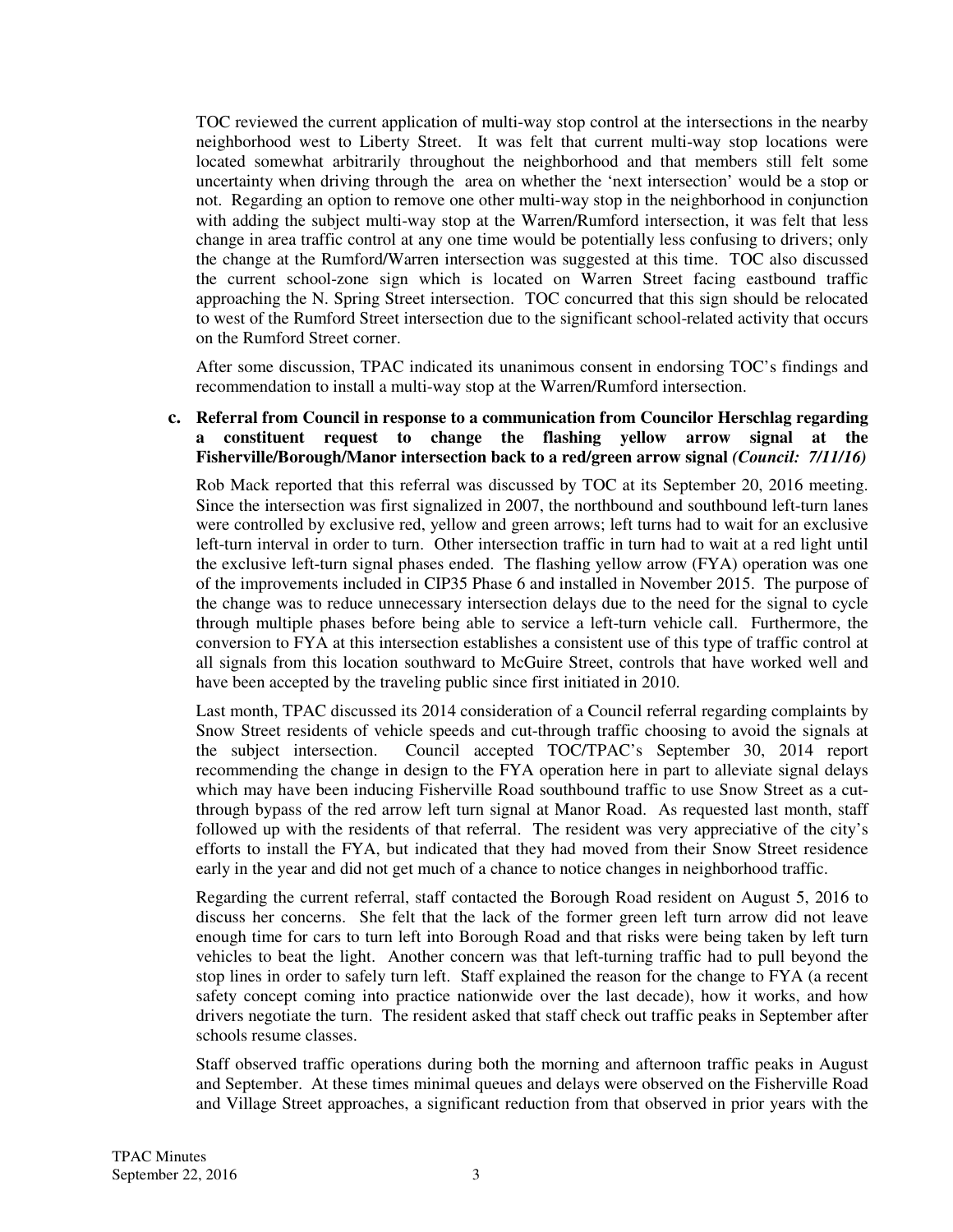red/green arrow operation. During commuter peaks, left-turn delays and 'risky' movements were not observed. Northbound and southbound left-turn delays were measured for two 30-minute periods (commuter peaks) on September 14, 2016 and indicated: 18 morning left turns per 30 minutes with average delay of 5.6 seconds; and 52 afternoon left turns per 30 minutes with average delay of 7.6 seconds. The substantial reduction in left-turn delay would effectively eliminate the desire for drivers to circumvent this intersection in order to 'speed up' a left turn movement. In the 9 months since the conversion to FYA there were two reported crashes at the intersection. This compares with four reported crashes in about 10 months of 2015 prior to the change. This is not indicative of a safety issue. Drivers making left turns were observed to do so properly and safely. Occasionally, a very conservative driver was seen waiting in the left turn lane on the green light for an unusually long time until even the most distant opposing vehicle passed by; the signal sensed the waiting turner and held the green light (with FYA) until the driver turned.

At its September 20, 2016 meeting the TOC concurred that the current FYA operation at the intersection is appropriate, safe and effective and recommended that the operation be continued full time, including during commuter peaks. Intersection performance has been significantly improved, there is no indication of safety issues and queueing and delays have been minimized reducing the potential to cause traffic to avoid the signal and cut through neighborhoods such as Snow Street. The change to FYA at this intersection establishes a consistent use of this type of traffic control with other signals along this corridor. Staff would continue to monitor traffic operations and safety.

After some discussion, TPAC indicated its unanimous consent in endorsing TOC's findings and recommendation to retain the intersection's current FYA operation as designed.

#### **10. Status Report on Subcommittees**

# **a. Bicycle/Pedestrian Committee (TPAC-BP), Craig Tufts**

Craig Tufts reported that pursuant to recently-reported bicycle-motor vehicle crashes on NH Route 106 and Fisherville Road, TPAC-BP discussed bicycle-related traffic laws, with particular attention to distracted-driving and the '3-foot rule'. After considerable discussion, TPAC members felt it would be beneficial if a representative of Concord Police Department (CPD) could attend a TPAC meeting to discuss bicycle-related laws and CPD enforcement practice of same. Rob Mack will contact CPD and explore potential opportunities for CPD attendance at a future TPAC meeting. Craig Tufts offered to coordinate with TPAC-BP members and compile a list of prospective questions for CPD.

# **b. Public Transportation Committee (TPAC-PT), Sheila Zakre**

Sheila Zakre reported that TPAC-PT continued its discussion of snow-maintenance at bus stops. Practices in other municipalities were researched and potential Federal funding programs were explored. CAT is going to observe bus stops this winter to better document bus stop and sidewalk conditions at Concord bus-stop locations. CNHRPC is conducting another CAT boarding and alighting study for the week before Thanksgiving and is looking for volunteers to assist with the data collection effort. There will also be a New Hampshire Statewide Coordinated Transportation Services Plan Public Meeting in Concord at 26 Horseshoe Pond Place on Tuesday, October 4, 2016 at 3:00 PM.

#### **c. Traffic Operations Committee (TOC), Rob Mack**

Rob Mack reported that TOC met earlier this week and discussed: a Council referral to consider adding multi-way stop control at the Warren/Rumford intersection (Item 9b); a resident request to consider changing the flashing yellow arrow at the Fisherville/Borough intersection (Item 9c); a request to consider changing the one-way direction on Federal Street; a request to pave Tallant